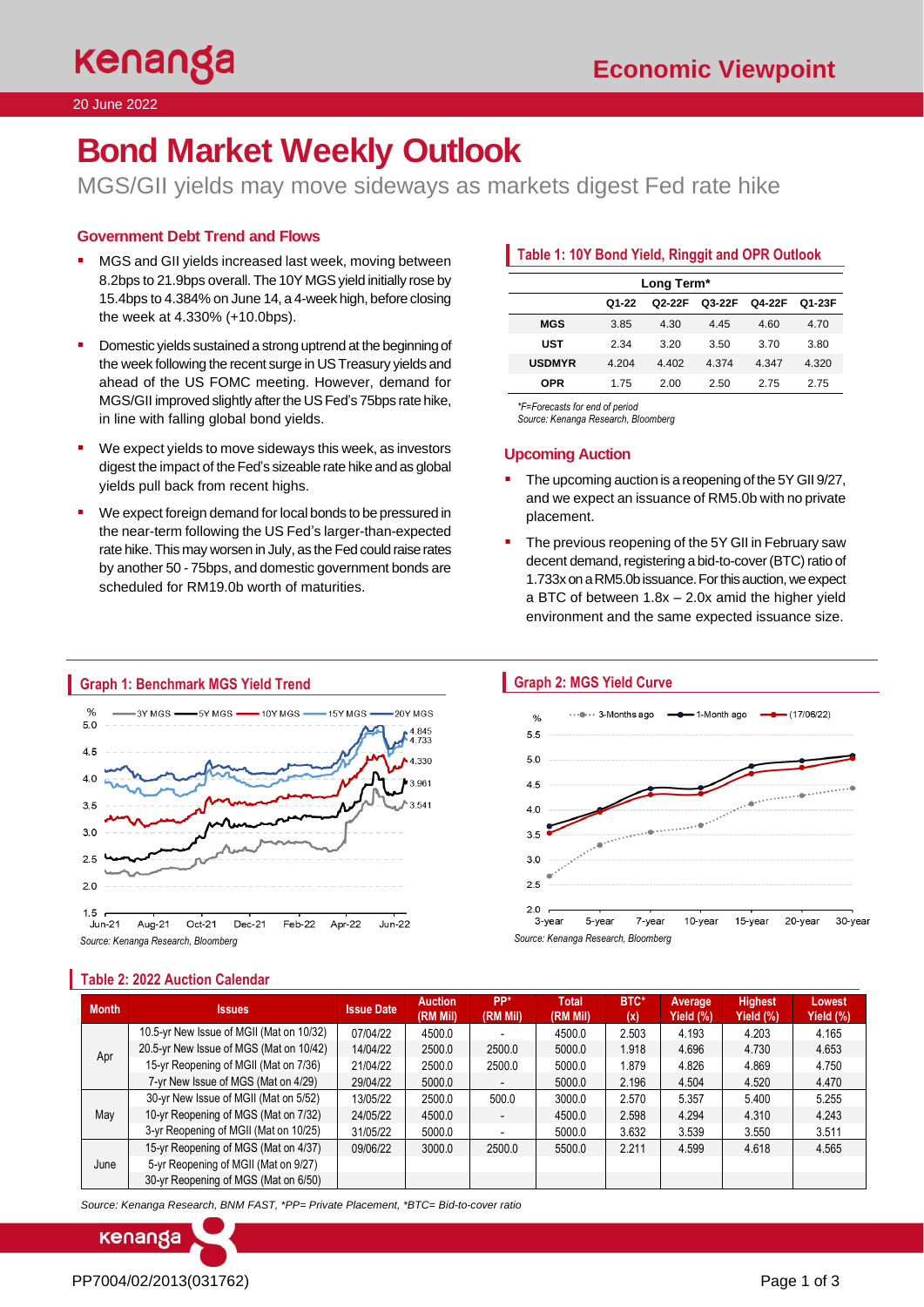#### **United States Treasuries (UST)**

- UST yields continued to increase last week, rising between 7.0bps to 11.5bps overall. The 10Y UST initially surged by 31.8bps to 3.473% on June 14, its highest levelsince December 2010, before closing the week at 3.226% (+7.0bps).
- Treasury yields soared at the beginning of the week, on the back of the hotter-than-expected US inflation figure and leading up to US FOMC meeting, where market expectations rapidly shifted to price in a possible 75bps hike. Indeed, the Fed's rate hike turned out to be the biggest increase since 1994 and Chairman Powell indicated that another 50 – 75bps hike is expected for the July meeting. With that said, yields fell considerably post FOMC meeting, as some investors likely rushed into bonds on growing fears of a US recession.
- Yields may trend rangebound-to-lower this week, steadily retreating from recent highs as investors pivot away from equities. The market will also assess several upcoming speeches from Fed members.

#### **Ringgit Outlook**

MYR continued to weaken against the well-bid USD last week, mainly due to the FOMC's 75bps rate hike. This week, the ringgit is expected to trade with a downside bias against the dollar, as Fed Chairman Powell may solidify expectations of further tightening. Likewise, our technical model suggests the MYR may depreciate by 0.09% to 4.406 against the USD. *(Please refer to our Ringgit Weekly Outlook report)*



*Source: Kenanga Research, Bloomberg*

**Graph 3: UST Yield Trend**

### **Graph 5: UST Yield Curve**



Level 12, Kenanga Tower, 237, Jalan Tun Razak, 50400 Kuala Lumpur, Malaysia Chan Ken Yew Telephone: (603) 2172 0880 Web[site: www.kenanga.com](http://www.kenanga.com.my/).my [E-mail:](mailto:resear) research@kenanga.com.my Head of Research





#### **Graph 6: Asia 10-Year Bond Yield Spread (bps)**

PP7004/02/2013(031762) Page 2 of 3

**ENANGA INVESTMENT BANK BERHAD (15678-H)**